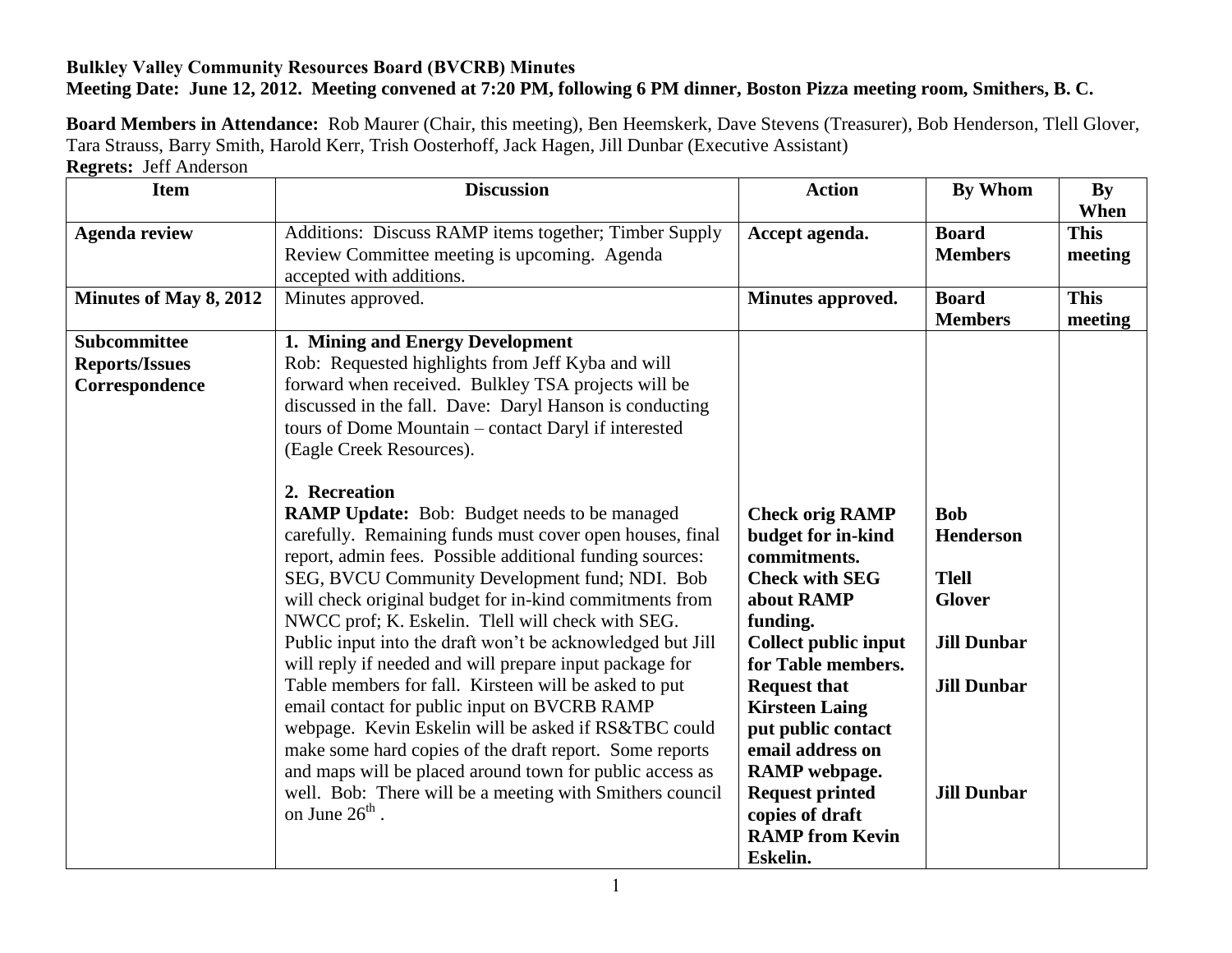| <b>Item</b>           | <b>Discussion</b>                                                                                                                                                                                                                                                                               | <b>Action</b>                                                                                                                                                                        | <b>By Whom</b>                                                                                                          | By<br>When |
|-----------------------|-------------------------------------------------------------------------------------------------------------------------------------------------------------------------------------------------------------------------------------------------------------------------------------------------|--------------------------------------------------------------------------------------------------------------------------------------------------------------------------------------|-------------------------------------------------------------------------------------------------------------------------|------------|
|                       |                                                                                                                                                                                                                                                                                                 | <b>Place RAMP draft</b><br>and maps at public<br>access points around<br>town.                                                                                                       | <b>Jill Dunbar</b>                                                                                                      |            |
|                       | 3. Forestry, Range and Agriculture<br>PIR Field trip: Barry will find a date when most can<br>attend. Ben will invite Jevan Hanshard and a rep from<br>Ecosystems.<br><b>ABCFP report on Timber Supply Issues: Barry: No</b><br>significant issues for Bulkley TSA. New AAC due this<br>summer. | Set date for field<br>trip.<br><b>Invite Jevan</b><br>Hanshard.                                                                                                                      | <b>Barry</b><br><b>Smith</b><br><b>Ben</b><br><b>Heemskerk</b>                                                          |            |
|                       | WHA Meeting: Ben: Wildlife Habitat Area was<br>discussed. There is an impact but no agreement on how<br>PIR should be compensated. Involvement of the BVCRB<br>is important.<br>Timber Supply Committee hearing is June 18 at 9 AM.<br>Ben will forward details.                                | Send details of<br><b>Timber Supply</b><br><b>Committee meeting</b><br>to Board members.                                                                                             | <b>Ben</b><br><b>Heemskerk</b>                                                                                          |            |
|                       | <b>4. LWBC Referrals and Land Tenures</b><br>Referral 58913108-008, East Boulder Creek recreation<br>area.<br><b>BCeID:</b> Is needed for BVCRB.<br>Society status for BVCRB: Society vs Trust was<br>investigated previously and should be reviewed.<br>5. Water and Fish: No update.          | <b>Complete response</b><br>and circulate.<br>Set up BCeID.<br><b>Check into need for</b><br>society status for<br><b>BVCRB.</b><br><b>Apply for society</b><br>status if warranted. | <b>Dave</b><br><b>Stevens</b><br><b>Tara</b><br><b>Strauss</b><br>Rob<br><b>Maurer</b><br><b>Tara</b><br><b>Strauss</b> |            |
|                       | 6. Monitoring and Land Use Plans: No update.                                                                                                                                                                                                                                                    |                                                                                                                                                                                      |                                                                                                                         |            |
| <b>Other business</b> | Board membership: Jack Hagen's term is up as of this<br>meeting; he will reapply. One more Board member is<br>needed – Dave will contact selection committee.                                                                                                                                   | <b>Contact Selection</b><br><b>Committee re: need</b><br>for one more<br>member.                                                                                                     | <b>Dave</b><br><b>Stevens</b>                                                                                           |            |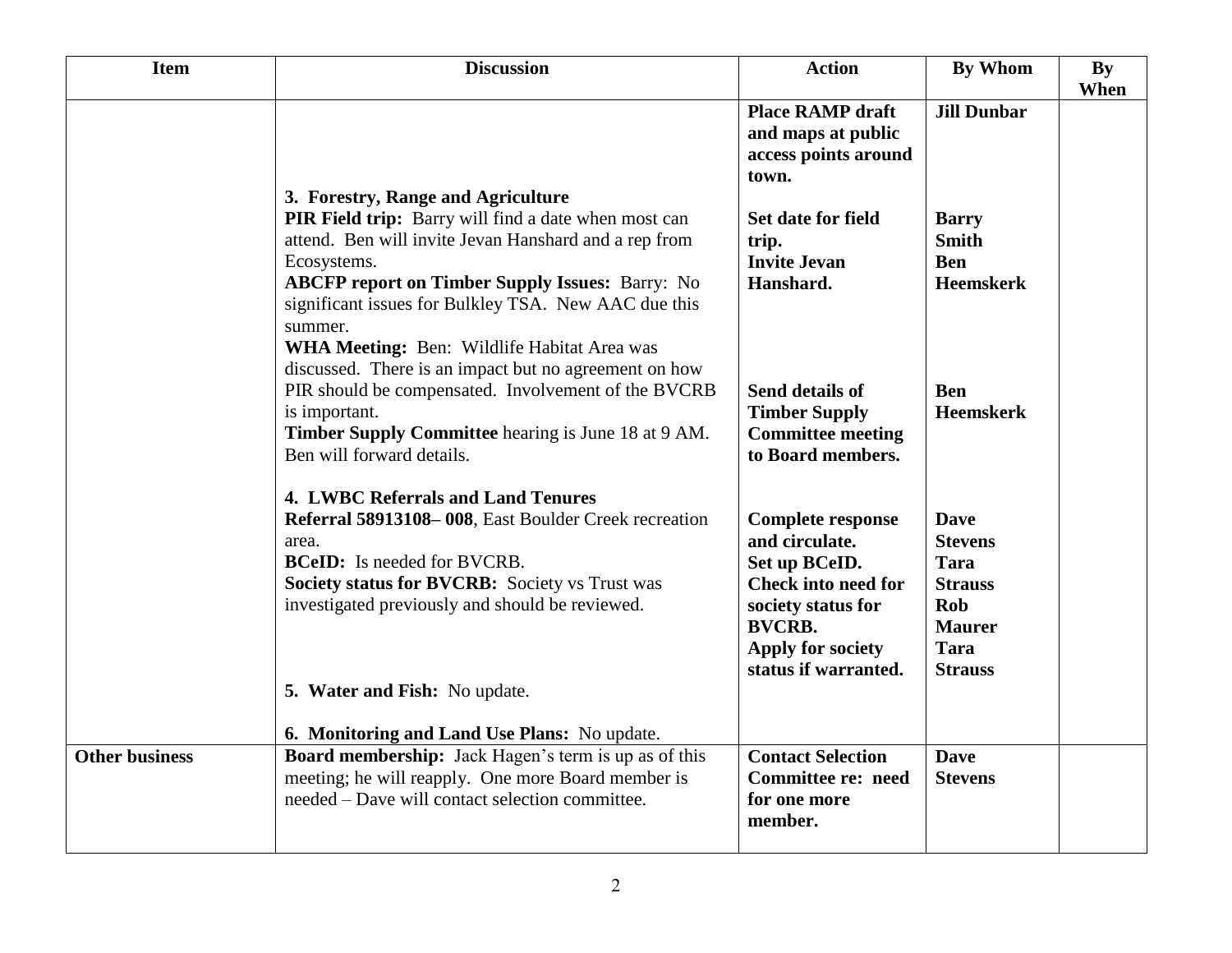| <b>Item</b>                                          | <b>Discussion</b>                                                                                                                                                                                                                                                                                                                                                                                                                                                                                                                                                                                                                                                                                                                                                                                                                                                                                                                                                                                                                                                                                                                                                         | <b>Action</b>                                                                                                                                                                        | <b>By Whom</b>                 | By<br>When |
|------------------------------------------------------|---------------------------------------------------------------------------------------------------------------------------------------------------------------------------------------------------------------------------------------------------------------------------------------------------------------------------------------------------------------------------------------------------------------------------------------------------------------------------------------------------------------------------------------------------------------------------------------------------------------------------------------------------------------------------------------------------------------------------------------------------------------------------------------------------------------------------------------------------------------------------------------------------------------------------------------------------------------------------------------------------------------------------------------------------------------------------------------------------------------------------------------------------------------------------|--------------------------------------------------------------------------------------------------------------------------------------------------------------------------------------|--------------------------------|------------|
|                                                      | Eric Becker applied and there needs to be a response.<br>Application forms should be at RAMP Open House.<br>Subcommittee membership: Members consider<br>Subcommittee membership over the summer.                                                                                                                                                                                                                                                                                                                                                                                                                                                                                                                                                                                                                                                                                                                                                                                                                                                                                                                                                                         | <b>Respond to Eric</b><br>Becker.                                                                                                                                                    | <b>Dave</b><br><b>Stevens</b>  |            |
|                                                      | Chair evaluation: Jeff would like feedback on his<br>progress as Chair and on functioning of the BVCRB. Dave<br>will compile, Dave and Jill will present to Jeff, written<br>response will be requested from Jeff.                                                                                                                                                                                                                                                                                                                                                                                                                                                                                                                                                                                                                                                                                                                                                                                                                                                                                                                                                        | Send email<br>comments re: Chair<br>to Dave Stevens.                                                                                                                                 | <b>Board</b><br><b>Members</b> | June 30    |
| <b>Administration</b>                                | <b>Financial report:</b><br>BVCRB funding must cover admin fee, website, Jill's<br>time, annual dinner.                                                                                                                                                                                                                                                                                                                                                                                                                                                                                                                                                                                                                                                                                                                                                                                                                                                                                                                                                                                                                                                                   | <b>Look for original</b><br>letter from Kathie<br><b>Wager committing</b><br>funds to BVCRB;<br>prepare letter to<br><b>Jevan Hanshard</b><br>promoting BVCRB<br>and its activities. | <b>Ben</b><br><b>Heemskerk</b> |            |
|                                                      | <b>Quorum:</b> Motion: That quorum at a BVCRB meeting<br>consists of 2/3 of the current number of Board members.<br>Moved by: Rob Maurer. Seconded by: Jack Hagen. All<br>in favour.                                                                                                                                                                                                                                                                                                                                                                                                                                                                                                                                                                                                                                                                                                                                                                                                                                                                                                                                                                                      |                                                                                                                                                                                      |                                |            |
| <b>Action items from the</b><br>May 8, 2012 meeting. | 1. Quorum: Discussed above.<br>2. Research possible claim activity or notices of work that might affect the Hankin Evelyn Area. Bounty info is<br>upcoming.<br>3. Forward Bounty referral package and response to Bob Henderson. Done.<br>4. Contact Kevin Eskelin from RS&T BC re public engagement guidelines for RAMP. Done.<br>5. Review and comment on draft RAMP Table of Contents. Done.<br>6. Request overview presentation on RAMP from Tom Chamberlin, tentatively for May 22, 2012. Done.<br>7. Prepare response to Smithers Snowmobile Association letters; circulate to Board members for comments.<br>Carried forward.<br>8. Organize Board field trip for mid to late June, Telkwa and vicinity. Discussed above.<br>9. Summarize reports from ABCFP on mid-term timber supply reports and circulate to Board members.<br>Recommend whether response is needed or not. Discussed above.<br>10. Referral 6408330: BVCRB response letter is not on BVCRB website. Letter has been posted.<br>11. Referral 58913108-008, East Boulder Creek recreation area. Prepare a draft response. Done.<br>12. Decide on subcommittee involvement. Discuss in September. |                                                                                                                                                                                      |                                |            |